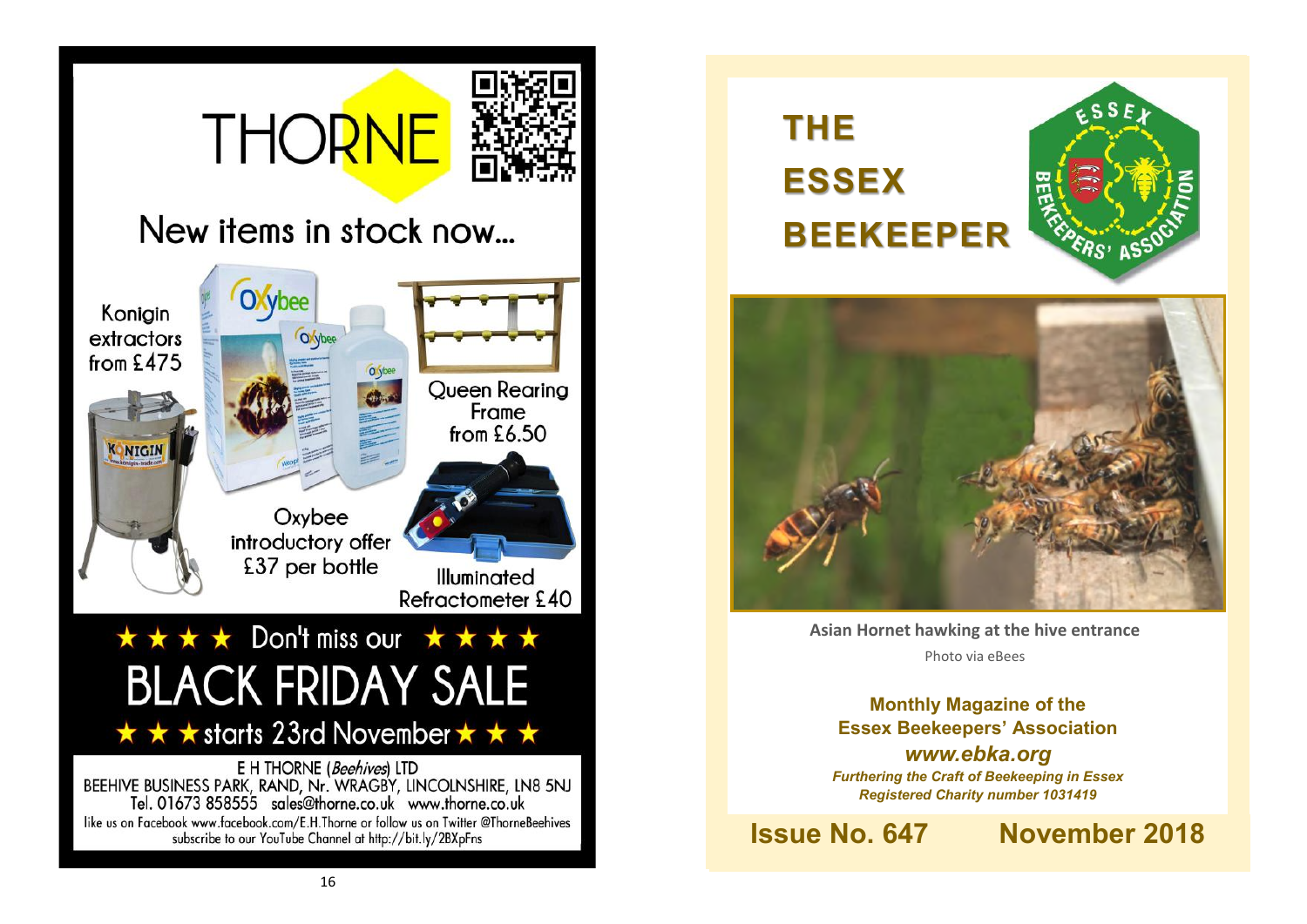## **Divisional Meetings around the County**

## **Meetings in November:**

| 1 Nov         | <b>Thursday</b><br>8.00pm   | Romford                        | Journey from beekeeper to bee farmer -<br>Michael Coe.<br>Chadwick Hall,<br>Main Road,<br>Gidea Park RM2 5EL                   |  |
|---------------|-----------------------------|--------------------------------|--------------------------------------------------------------------------------------------------------------------------------|--|
| 1 Nov         | Thursday<br>8.00pm          | <b>Harlow</b>                  | BeeBee Wraps.<br>Kings Church, Red Willow, Harlow CM19 5PA                                                                     |  |
| 3 Nov         | <b>Saturday</b><br>10 - 4pm | <b>COUNTY</b><br><b>EVENT</b>  | <b>Conference</b><br>Annual<br>hosted<br>by Braintree<br>Division.<br>Great<br>Leighs<br>Racecourse,<br>Chelmsford CM3 1QP     |  |
| 7 Nov         | Wed<br>7.30pm               | <b>Saffron</b><br>Walden       | with<br><b>Making</b><br>cosmetics<br>products.<br>bee<br>including soap making demo - Sara Robb.<br>Sewards End Hall CB10 2LG |  |
| 15 Nov        | Thursday<br>7.30pm          | <b>Epping</b><br><b>Forest</b> | The Asian Hornet - a film night.<br>Chingford Horticultural Hall                                                               |  |
| 16 Nov        | Friday<br>7.30pm            | <b>Chelmsford</b>              | Dinner.<br>Centenary<br>The<br>County<br>Hotel,<br>Rainsford Road, Chelmsford.                                                 |  |
| 19 Nov        | Monday<br>7.30pm            | <b>Chelmsford</b>              | the<br>World.<br>John<br><b>Beekeeping</b><br>around<br>The<br>Link,<br>Rainsford<br>Beasley.<br>Road,<br>Chelmsford CM1 2XB   |  |
| 21 Nov        | Wed<br>7.30pm               | Dengie 100<br>& Maldon         | George Clouson, Arnia - Monitoring Bees.<br>The Oakhouse, High Street, Maldon CM9                                              |  |
| <b>28 Nov</b> | Wed<br>7.30pm               | <b>Southend</b>                | <b>Divisional AGM -</b><br>W I Hall, Bellingham Lane, Rayleigh SS6 7ED                                                         |  |
| 29 Nov        | Thursday<br>7.00pm          | <b>Saffron</b><br>Walden       | The Three Horseshoes,<br>Christmas Quiz.<br>Duton Hill, Dunmow CM6 2DY                                                         |  |
| 30 Nov        | Friday<br>8.00pm            | <b>Braintree</b>               | Soap making - talk and demonstration - Dr<br>Sara Robb.<br>White Notley Village Hall CM8<br>1RH                                |  |

## **WHO'S WHO & HOW TO CONTACT THEM**

**President of EBKA** Pat Allen Hon CLM

| <b>EBKA Trustees:</b>                                    |                                                                                       |                                                                     |                                                                 |                                           |  |
|----------------------------------------------------------|---------------------------------------------------------------------------------------|---------------------------------------------------------------------|-----------------------------------------------------------------|-------------------------------------------|--|
| lan Nichols                                              | <b>Chairman: 17 Dyers Hall Road, Leytonstone, London E11 4AD</b>                      |                                                                     |                                                                 |                                           |  |
|                                                          |                                                                                       | email ian@iannichols.demon.co.uk tel. 0208 558 4733 / 07980 299 638 |                                                                 |                                           |  |
|                                                          | Secretary:<br>[Position Vacant]                                                       |                                                                     |                                                                 |                                           |  |
| <b>Tom Keeper</b>                                        | Treasurer: Kingfishers, 2 Chandlers, Burnham-on-Crouch CM0 8NY                        |                                                                     |                                                                 |                                           |  |
|                                                          |                                                                                       | email t.keeper@btinternet.com tel: 07722 454 974 / 01621 784 626    |                                                                 |                                           |  |
| <b>Stuart Mitson</b>                                     | stuart.mitson@btinternet.com                                                          |                                                                     | <b>Braintree</b>                                                |                                           |  |
| <b>Jan Tutton</b>                                        | cec@chelmsfordbeekeeper.com                                                           |                                                                     | Chelmsford                                                      |                                           |  |
| <b>Tony Rand</b>                                         | tony@agewhatage.com                                                                   |                                                                     | Colchester                                                      |                                           |  |
| <b>Kate Tuerena</b>                                      | trustee@maldonbeekeepers.org.uk                                                       |                                                                     | Dengie Hundred & Maldon                                         |                                           |  |
| <b>Don McHale</b>                                        | donaldmchale@gmail.com                                                                |                                                                     | <b>Epping Forest</b>                                            |                                           |  |
| <b>Nick Holmes</b>                                       |                                                                                       | www.cight@gmail.com                                                 |                                                                 | Harlow                                    |  |
| <b>Paul Wiltshire</b>                                    | paul.g.wiltshire@btinternet.com                                                       |                                                                     | Romford                                                         |                                           |  |
| Vanessa Wilkinson                                        | vwilkinson27@hotmail.com                                                              |                                                                     | Saffron Walden                                                  |                                           |  |
| Jean Smye                                                | jsmye@sky.com                                                                         |                                                                     | Southend                                                        |                                           |  |
| <b>Divisional Contacts:</b>                              |                                                                                       |                                                                     |                                                                 |                                           |  |
| Jan French<br><b>Braintree:</b>                          | 07725 166 609                                                                         | Chelmsford:                                                         |                                                                 | James Curtis 07940 757 831                |  |
| Colchester: Morag Chase 01206 522 576                    |                                                                                       |                                                                     |                                                                 | D.H. & Maldon: Carlie Mayes 07979 862 952 |  |
| Nick Holmes<br>Harlow:                                   | 07730 735 752                                                                         | Epping Forest: Robin Harman 07971 237 312                           |                                                                 |                                           |  |
| Saffron Walden: Vanessa Wilkinson 01799 542 337 Romford: |                                                                                       |                                                                     |                                                                 | Pat Allen 01708 220 897                   |  |
| Southend:                                                | Pat Holden 01702 477 592                                                              |                                                                     |                                                                 |                                           |  |
| <b>EBKA Education Secretary:</b>                         |                                                                                       | Jane Ridler                                                         | Old Barn House, 36 Walden Road,                                 |                                           |  |
|                                                          |                                                                                       | Sewards End, Saffron Walden, Essex CB10 2LF                         |                                                                 |                                           |  |
|                                                          |                                                                                       | 01799 218 023                                                       |                                                                 | jane.ridler@uwclub.net                    |  |
| <b>EBKA Examinations Secretary:</b>                      | <b>Pat Allen</b>                                                                      |                                                                     | 8 Franks Cottages, St Mary's Lane,<br>Upminster, Essex RM14 3NU |                                           |  |
|                                                          |                                                                                       | 01708 220 897                                                       |                                                                 | pat.allen7@icloud.com                     |  |
| <b>The Essex Beekeeper Magazine:</b>                     |                                                                                       |                                                                     |                                                                 |                                           |  |
| Editor:                                                  | David Smye                                                                            | email: dsmye@lineone.net tel. 07710 197 078                         |                                                                 |                                           |  |
| Advertising:                                             | Jean Smye                                                                             | email: jsmye@sky.com                                                |                                                                 | tel. 07731 856 361                        |  |
| <b>Mailing Secretary:</b>                                | <b>Michael Elliott</b>                                                                |                                                                     | email: michaelelliott55@sky.com                                 |                                           |  |
|                                                          | Printed by Streamset, 12 Rose Way, Purdeys Industrial Estate, Rochford, Essex SS4 1LY |                                                                     |                                                                 |                                           |  |
| Web site:                                                | Nick Holmes email: webmaster@essexbeekeepers.com                                      |                                                                     |                                                                 |                                           |  |
| <b>Regional Bee Inspectors for EBKA Region:</b>          |                                                                                       |                                                                     |                                                                 |                                           |  |
|                                                          |                                                                                       |                                                                     |                                                                 |                                           |  |

*Epping Forest and Romford Divisions (excluding Brentwood):* Peter Folge peter.folge@apha.gsi.gov.uk tel. 07775 119 433 *All other Divisions:* **Keith Morgan** keith.morgan@apha.gsi.gov.uk tel. 01485 520 838 or 07919 004 215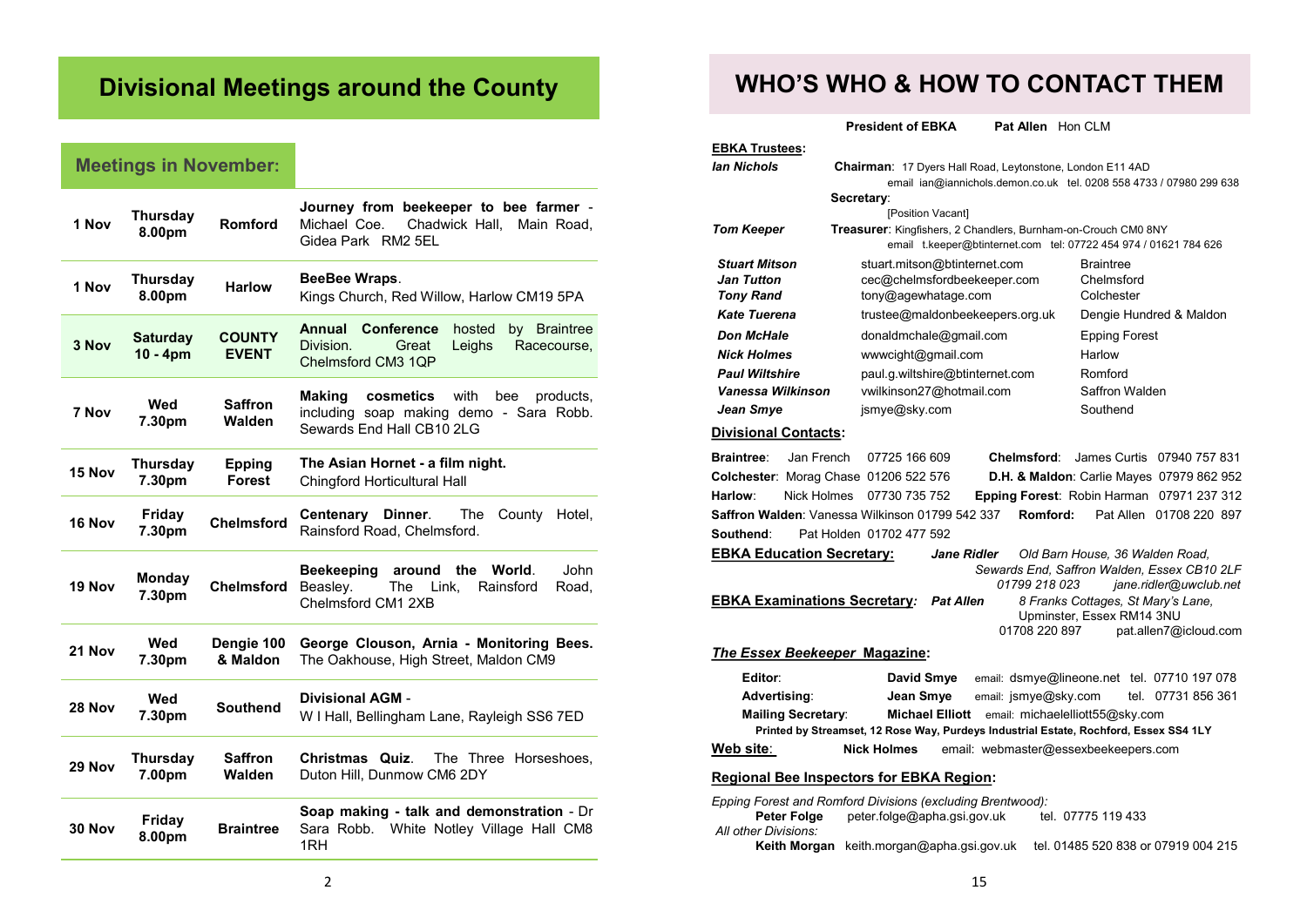### **Martian Laser can Detect Fake Honey**

#### **A laser tool funded by the European Space Agency to measure carbon on Mars has been used to detect fake honey.**

The counterfeit goods trade might more commonly be associated with handbags and watches, but it turns out that the world of honey trading is also a murky one, riddled with smuggling and fakery. According to a US Food Safety News investigation, more than a third of honey consumed in the US has been smuggled from China and may be tainted with illegal antibiotics and heavy metals. To make matters worse, some honey brokers 'create' counterfeit honey using a small amount of real honey, bulked up with sugar, malt sweeteners, corn or rice syrup, "jaggery" (a type of unrefined sugar) and other additives - known as honey laundering. This honey is often mislabelled and sold on as legitimate, unadulterated honey in places such as Europe and the US.

Thanks to a new laser "isotope ratio-meter" developed at the Rutherford Appleton Laboratory (RAL) at Harwell, this fake honey can be detected. The device has small, highly accurate lasers designed to be sent into space to look for trace amounts of gas in very small samples. The laser has an adjustable optical frequency or 'colour' that can be beamed at a gas sample and the frequency adjusted until that specific to a particular gas is reached the light is then partially blocked*. "Each molecule and each of its isotopic forms, has a unique spectrum. If, on the other hand, you know what you are looking for, you can simply set the laser to the appropriate frequency,"*  explained Damien Weidmann, Laser Spectroscopy Team Leader at RAL Space. The relative levels of different isotopes can reveal information about the history of the formation of the molecule. Weidmann is keen to use the system to examine the Martian atmosphere. A bacterial origin would indicate life had occurred on Mars. The same tool can be used to scan the carbon dioxide released from burning a few milligrams of honey, to see whether it is a cheap substitute or not.

RAL Space has teamed up with UK Company, Protium MS to develop a small portable device that can be used to probe for counterfeit foods - not just honey. This will provide a carbon isotope fingerprint that shows the product's provenance*.* David Bell, director of Protium, explains that honey is a *"classic example because it's expensive to buy, but it is easy to make a counterfeit product that looks very similar using sugar instead of bees."*  Laser analysis of this sort can then match the honey to the flowers of a specific geographic region.

#### **Meetings in December:**

| 6 Dec  | <b>Thursday</b><br>8.00pm | <b>Harlow</b>           | <b>Christmas Party.</b><br>Kings Church, Red Willow, Harlow CM19 5PA           |  |
|--------|---------------------------|-------------------------|--------------------------------------------------------------------------------|--|
| 6 Dec  | Thursday<br>8.00pm        | Romford                 | Christmas Social.<br>Chadwick Hall,<br>Main<br>Road, Gidea Park RM2 5EL        |  |
| 10 Dec | <b>Monday</b><br>7.30pm   | <b>Chelmsford</b>       | Decorating Honey Jars. The Link, Rainsford<br>Road, Chelmsford.CM1 2XB         |  |
| 12 Dec | Wed<br>7.30pm             | Dengie 100<br>& Maldon  | Skep Beekeeping - Chris Clark.<br>The Oakhouse, High Street, Maldon            |  |
| 13 Dec | Thursday<br>7.30pm        | <b>Epping</b><br>Forest | Divisional AGM & Winter Dinner<br>Chingford Horticultural Hall.                |  |
| 14 Dec | Friday<br>7.30pm          | <b>Braintree</b>        | Divisional Honey Show & Christmas Social.<br>White Notley Village Hall CM8 1RH |  |



In October's issue I got the names of the above gentlemen wrong.

They are (from left to right) Mick Lovell, Michael Coe and John Barlow .

My apologies. Editor

#### **In this issue:**

| <b>Meeting Dates</b>                |  | 2/3 |
|-------------------------------------|--|-----|
| Show Committee - Posts to be filled |  | 4   |
| Asian Hornet Latest.                |  | 5   |
| What is Robbing?                    |  | 6   |
| How do honey bees taste?            |  | 8   |
| How much pollen do bees need?       |  | 10  |
| Feeding Bees.                       |  | 12  |
| Martian Laser can detect fake honey |  | 14  |
| <b>EBKA and Divisional Contacts</b> |  | 15  |
|                                     |  |     |

#### **Ipswich & East Suffolk BKA via eBees**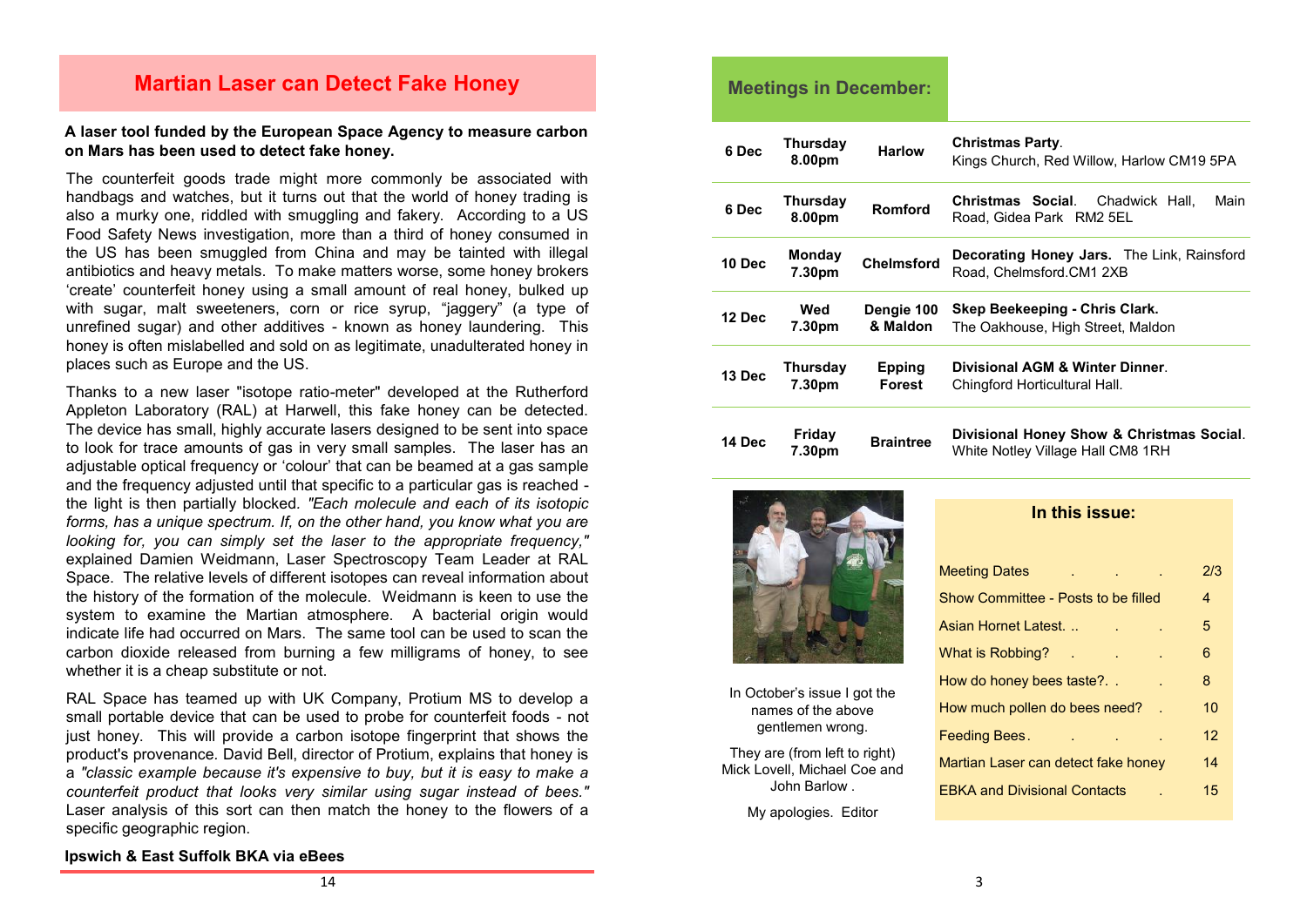

In last month's edition, Pauline Tidmas, the Show Secretary reported on this year's hugely successful Show. Both Pauline and Vernon Amor, the Show Treasurer indicated at the last Show Committee meeting that they intended to retire from those posts. On behalf of the Committee and our members, I would like to thank them both for their dedication in undertaking these roles.

**We are now looking for members of the Association to take on these roles** and to be part of the vibrant and energetic Show Committee which represent Divisions coming together to arrange and hold the Annual Honey Show.

If you would like further information about the role of Show Secretary or Show Treasurer, please contact me on: [chairscebka1@virginmedia.com](mailto:chairscebka1@virginmedia.com) Both Pauline and Vernon have agreed to assist their replacements, together with the other Show Committee members, in planning for the 2019 Show.

Finally, I was delighted that Barbara Sharp from Colchester Division attended the last Show Committee meeting. If a member from Colchester Division would like to join the Show Committee on a permanent basis, we would then be a truly County-wide Committee with all Divisions coming together to showcase the wide-ranging craft of our beekeepers.

#### *Michael Webb - Chair of EBKA Show Committee*



4

AUTOMATED EMAIL received from National Bee Unit on 28 August 2018:

#### Dear ……….

Bee Inspectors across the UK are reporting that many colonies look low on food reserves and are in need of food, especially those colonies where honey has been taken off and replacement food been given back. The sugar syrup should be made by using 1Kg of sugar to 650ml of warm water or commercially ready-made bee syrup used. Please monitor your colonies throughout the autumn and feed as required to ensure they do not end up starving. As a rule, standard full size British National colonies will need around 20-25kg of stores to successfully overwinter.

For further information, please see the 'Best Practice Guidance No.7 - Feeding Bees Sugar' viz:

#### **Making Sugar Syrup**

To make sugar syrup use white granulated sugar. With modern production methods it makes no difference if it was sourced from cane or beet.

The syrup should be made up in the proportion of 1kg of white granulated sugar to 630ml of water or 2lb sugar to 1 pt of water. There is no need to boil the mixture but using hot or warm water helps.

#### **Other mixtures/methods from around:**

| Welsh Beekeepers:               | Make the syrup with one electric kettle full of<br>hot water to 3 x 1kg bags of sugar.<br>(Ed. What capacity is a 'kettlefull?)                                                             |
|---------------------------------|---------------------------------------------------------------------------------------------------------------------------------------------------------------------------------------------|
| <b>West Country Beekeepers:</b> | Thick Sugar Syrup: 1Kg of granulated<br>sugar to 630 ml of water (2lb sugar to 1pt of<br>water)<br>Thin Sugar Syrup: 1Kg of granulated sugar<br>to 1L of water (2 lb sugar to 2pt of water) |
| USA Beekeepers:                 | The syrup used in fall and winter should be<br>in the proportion of two parts sugar to one<br>part water by either weight or volume.                                                        |

*Unfortunately, feeding is now complete for most. Some beekeepers feed a more concentrated mix in the Autumn and a thinner mix in the Spring, so there is clearly some variation - as it seems in all things relating to beekeeping. Ed*

 $\_$  , and the set of the set of the set of the set of the set of the set of the set of the set of the set of the set of the set of the set of the set of the set of the set of the set of the set of the set of the set of th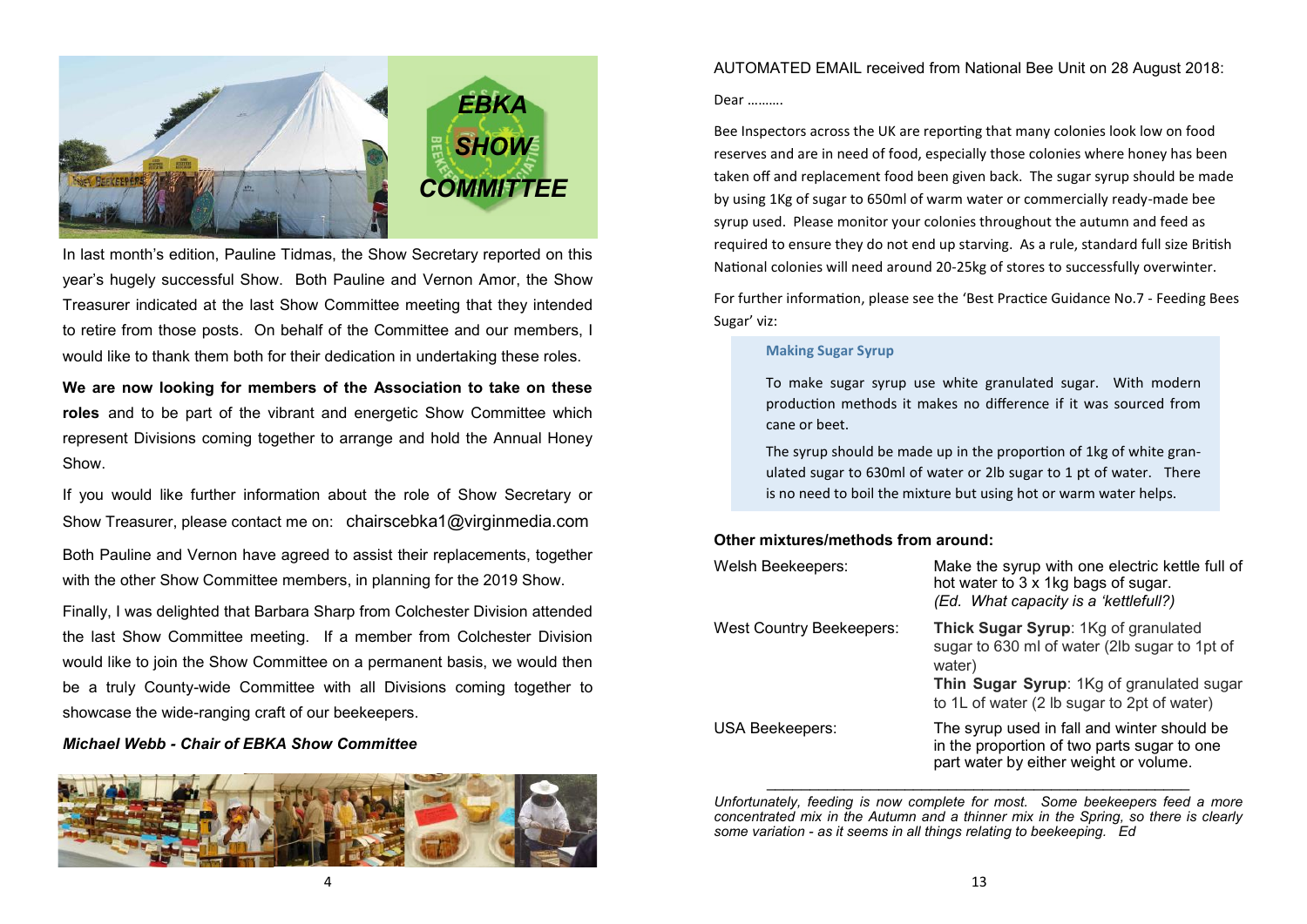#### **Feeding Bees ...……**

In the September issue of *The Essex Beekeeper*, I included an article on 'Winter Feeding Practicalities' by Mike Rowbottom of Harrogate & Ripon Beekeeping Association.

The article elicited the following response from an Essex member -

#### **WINTER FEEDING MISCONCEPTIONS**

The extraordinary collection of assumptions / recommendations have neither foundation in research nor in practice and should not be allowed to stand without challenge. The author dismissed as needlessly weak the "widely quoted" standard mix of 2 lb sugar to 1 pint (1.25 lb) water.(61.5% sugar). Then, quite by chance, the mix was swiftly supported in a *beebase* email warning of possible starvation *(see opposite page - Ed).* That support stemmed from the long standing knowledge that a 61.5% sugar solution is the strongest that a bee will ingest directly without need of dilution. Offering the bees a stronger solution of 2 kg sugar to 1 kg water (67%) is selfdefeating, simply causing them to expend extra time and energy on pre-dilution to the standard mix before ingestion.

Hot tap water gives enough heat to achieve full solution of the standard mix.: subjecting the sugar to boiling water is not only unnecessary, but also unwise because it may cause unwanted adverse chemical changes as well as posing the risk of a scalding accident.

The author, from the Harrogate (Yorkshire) BKA, is blithely confident that air temperatures in Harrogate in September will not fall below  $15^{\circ}$  C (even at night?). Be that as it may, perhaps he need not worry, for the bees will be busy reducing the sugar concentration to the standard mix unbidden.

It is noteworthy that his recommended sugar concentration (67%) is the same as that of the stored syrup in the comb. Thus he appears to regard the whole process as nothing more than an exercise in transportation, completely missing the point that the bee, in the course of ingesting the syrup and then regurgitating it drop by drop, will have added enzymes from its own glandular system to reduce much of the original sucrose to its component mono-sugars, mainly glucose and fructose, which the bee can then directly metabolise to obtain energy. After regurgitation each droplet is then fanned to produce the required concentration for storage.

David Hill -Southend & District Division

## **The Asian Hornet**

(*Unfortunately, becoming a regular feature of the news)*

The first sighting of an Asian hornet was seen in the UK in 2016, with a nest destroved. Most recently, on the 26<sup>th</sup> September 2018 the NBU reports:

*A report of an Asian hornet sighting made on the 22/09/18 by a member of the public in New Alresford, Hampshire and was found the following day by the National Bee Unit. The nest has been destroyed and sent for laboratory examination* 

*The NBU are also investigating a report of a single hornet on the south coast of Hampshire.* 

*The NBU is continuing surveillance for further nests and beekeepers across the UK are urged to remain vigilant and to report any sightings either via:*

*[Asian hornet Watch App for android, t](https://play.google.com/store/apps/details?id=uk.ac.ceh.hornets)he* 

*[Asian hornet Watch App. for Iphone, e](https://itunes.apple.com/gb/app/asian-hornet-watch/id1161238813)mail, or the* 

*[online recording form.](http://www.brc.ac.uk/risc/alert.php?species=asian_hornet)* 

*Surveillance is ongoing in Fowey, Cornwall. No hornets have been seen at this location since the two nests were destroyed earlier this month.* 

#### **PETER DALBY - PEBADALE APIARIES**

For all your beekeeping and apitherapy supplies **Large Stock held - all year round** *Competitive prices; any item not stocked to special order* **37 Cecil Road, Cheshunt, Hertfordshire EN8 8TN Tel: 01992 622645 Email: pebadalebees@btinternet.com Open Mon - Sat** Telephone before calling **(any reasonable time) CLOSED SUNDAY Agent for E H Thorne and Northern Bee Books**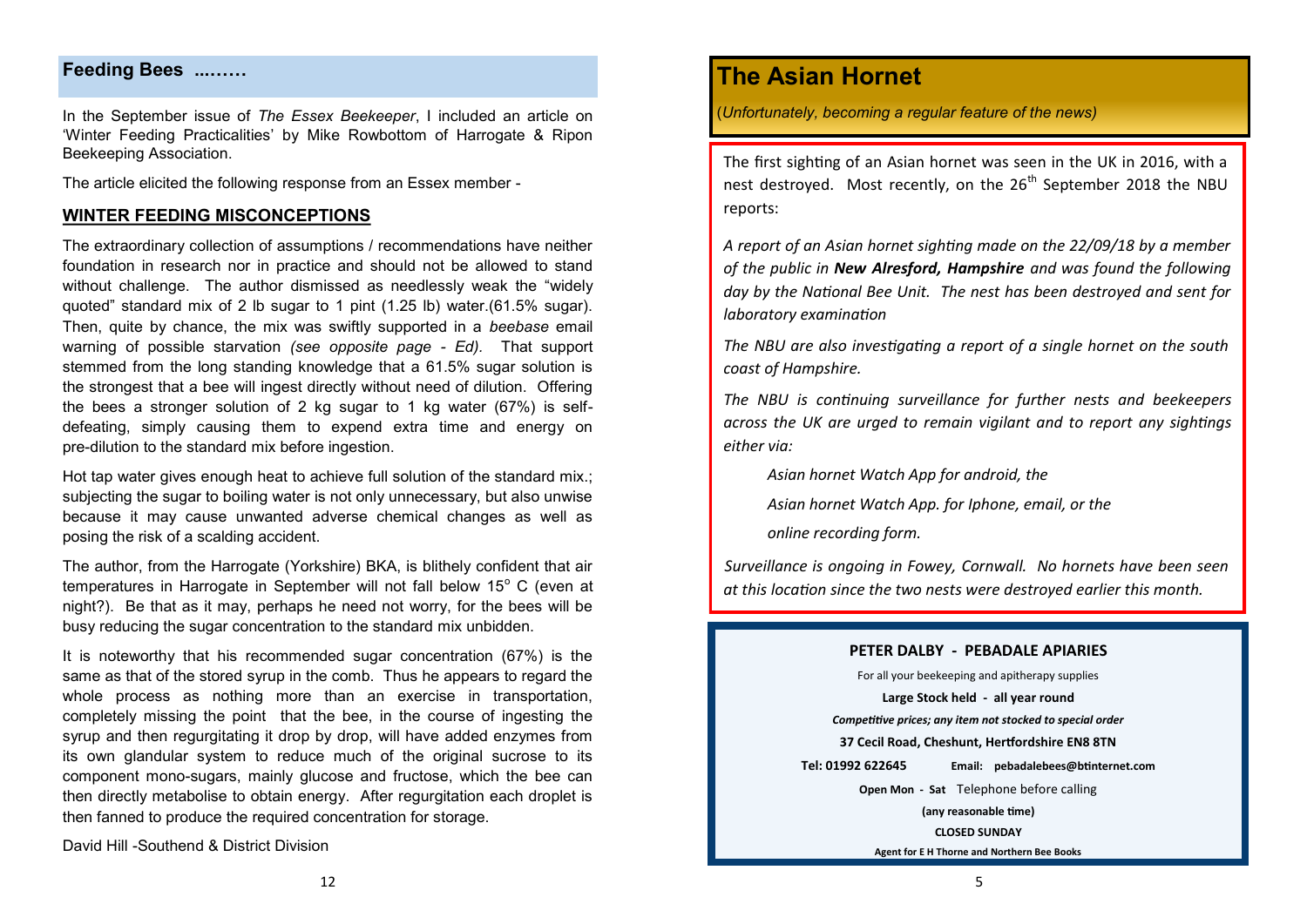## **What is Robbing ?**

Robbing is a situation in which a beehive is attacked by invaders from other hives. The invasion is serious for a bee colony for a number of reasons:

A hive defending itself against robbing will fight to the death. This battle can result in the loss of many bees and even destroy an entire colony. If the hive is unable to defend itself the invading bees (or wasps) can strip the colony of all its food. Being robbed changes the disposition of a hive. The bees can become nasty, aggressive, and difficult to deal with.

**In the Autumn when feeding your bees after any honey flow has ended is a prime time for robbing to start, so be on the lookout for the tell-tale signs.**

#### **Indicators of Robbing**

A colony that is under attack will appear to be more active than it previously was, but the activity at the entrance is different. Bees when they are coming back to their own hive land on the periphery of the entrance then walk in. Bees that are robbing will dart around at the entrance, then make a dash for it, but straight for the entrance, not landing on the periphery as bees from the colony will.



Photo credit: UF/HBREL

Bees fighting outside a hive is an early sign and can be confirmed by the erratic and characteristic 'zig zag' flight of the robbers on approach to the target hive. Guard bees recognise this flight pattern and will be on high alert. They challenge and examine all entrants for a period of about 1-3 seconds by antennal contact to determine a nest mate from an intruder by their odour. An intruder is usually mauled by the guard clamping onto a leg or a wing and curling the abdomen into a position enabling it to sting. A fight ensues and the robber is marked with 2 heptanone from the mandibular glands. Other guard bees recognise the alarm and raise their abdomen and sting chamber releasing a further alarm pheromone, isopentyl acetate.

research. Bigger bees need more pollen, and although it is well known that all bees have tended to decline recently, larger bees have suffered more than small ones. In the Netherlands, large bees have become measurably smaller over the past 150 years, almost certainly because smaller bees can make do with less food. Small bees have not changed in size. Dutch citizens have become 10 per cent taller over the same period, largely as a result of improved nutrition, mostly from intensive farming, so our gain is the bees loss.

The message is simple. Growing the right flowers is important but it is at least as imperative to grow lots of them. You cannot have too many flowers, especially in March and April, when the queen bumble bees are waking up and establishing new colonies.

*The Daily Telegraph (edited). Ipswich & East Suffolk BKA via ebees*

|                              | <b>301b Honey Buckets</b>      |                        |
|------------------------------|--------------------------------|------------------------|
| <b>Articles appearing in</b> | for Sale                       | £2.00 each             |
| <b>The Essex Beekeeper</b>   |                                |                        |
| are not necessarily the      | Telephone: 01279 730228        |                        |
|                              | E.Mail:                        |                        |
| views either of the Editor   | tylersbees@hotmail.co.uk       |                        |
| or the Essex Beekeepers'     |                                |                        |
|                              | <b>Location:</b>               | <b>Hatfield Heath,</b> |
| <b>Association</b>           | <b>Essex - Collection only</b> |                        |

## **The Bee Shed**

**Approved** *N***ational** *B***ee** *S***upplies Stockist and Distributor** A Range of Frames and Foundation Hives and Hive Parts, Tools and Equipment Open by Appointment: Please call Wendy on **07764 609 803** or Email: [beeshed@btinternet.com](mailto:beeshed@btinternet.com)  **f** The Bee Shed Stock

**Meepshole, Great Prestons Lane, Stock, Essex CM4 9RL**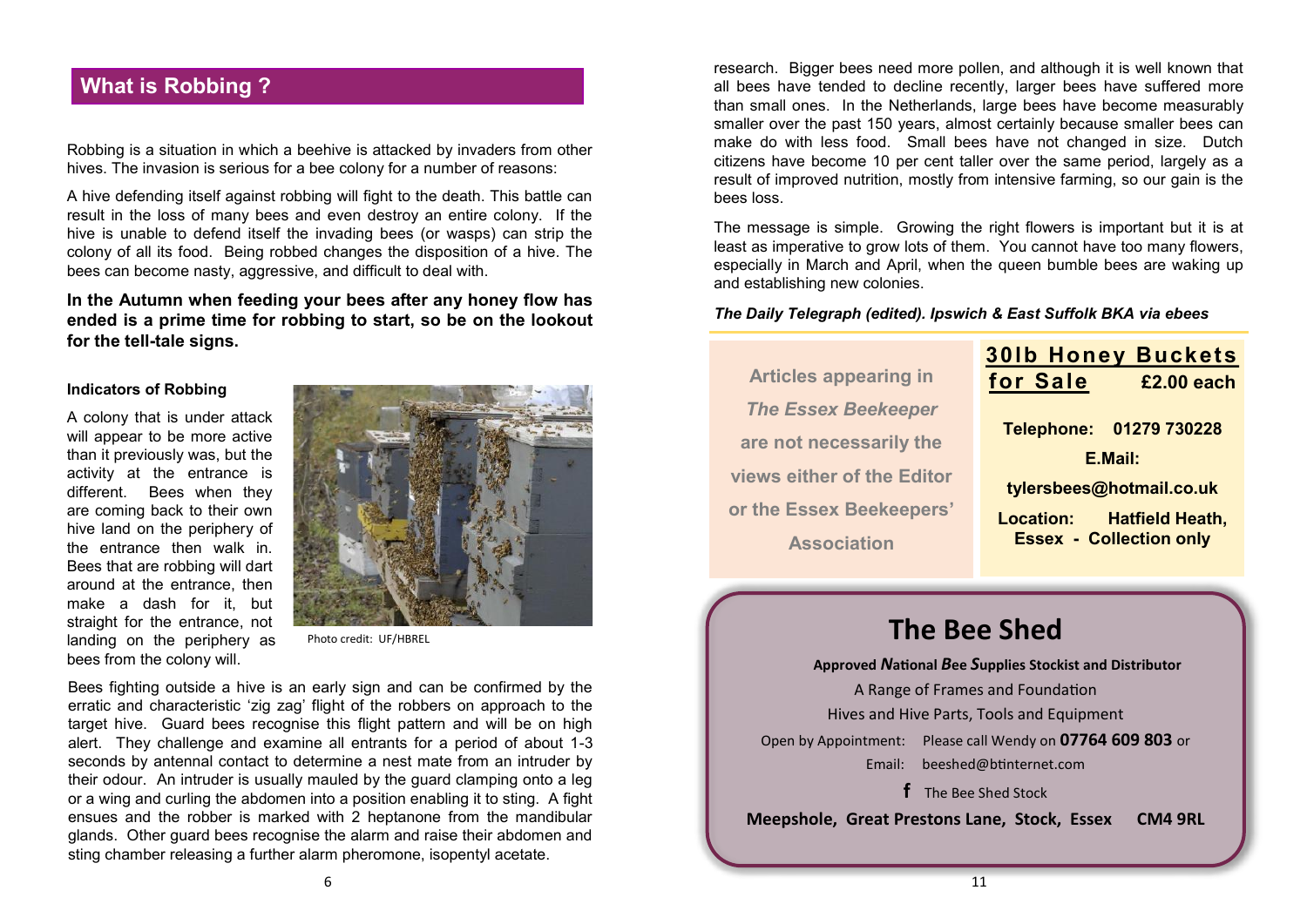## **How much pollen do bees need?**

There is lots of advice on what gardeners can do to help bees and other pollinators, most of it focused on what sort of plants we should be growing. It is all very well growing the right plants, but are we growing enough? And how many is enough anyway? In attempting to answer that question, let us focus on bees, nearly always the most important pollinators and the ones that depend most completely on flowers. Also, let us consider pollen, rather than nectar, because although bees need both, pollen is a vital protein-rich food for raising young bees. Nectar is to some extent a renewable resource, which flowers can produce more of, but pollen is not. When a flower opens, it contains a fixed amount of pollen, and when it has gone, it is gone!

So how much pollen do bees need, and what does that mean in terms of flower numbers? Those who had the job of devising the measures targeted at pollinators in the *defra* Countryside Stewardship scheme asked themselves the same question, and quickly realised that a lot of educated guesswork would be needed to arrive at any kind of an-



swer. For most bees we do not know how many colonies or nests there are per unit area of garden or countryside, or how much pollen is needed for each bee larva, and for most plants we do not know how much pollen there is per flower.

A team led by Dr. Lynn Dicks at the University of Cambridge, did its best, and its deliberations were reported in a recent paper in the journal *Ecological Entomology.* Their main conclusion was that rearing bees takes an awful lot of pollen, and thus an equally large number of flowers. Earlier Swiss work had already shown that it takes the pollen from tens or even hundreds of flowers to raise a single, small, solitary bee larva. Data for British wild flowers and much larger bumblebees suggest that the Countryside Stewardship on requirement of two hectares of flower-rich habitat per 100 hectares of farmland is enough, just, only if you make the most optimistic assumptions.

Make more pessimistic assumptions about pollen supply and demand, and there is no way any feasible scheme could even begin to supply the quantities required. The inevitable conclusion, that intensive farmland does not even come close to supplying the needs of bees, makes sense of other

If unable to escape, the robber is stung and dies. If your sense of smell is good you will be able to smell the alarm pheromone which has a banana-like scent and if you smell this when examining the hive, be prepared for an attack, or close up the hive till a later date.

If you take the crownboard off, robber bees will fly out in a hurry. Capped honey in the frames will have the cappings ripped off and the holes will have jagged edges. If a target colony is weak and succumbs to attack, silent robbing ensues.

The colony continues to work normally, while at the same time robbers enter and leave the hive unhindered. The only tell tale sign now is the flight of the robbers returning directly to another hive. Also, robber bees leaving the robbed hive, fully laden, will have the rear legs forward as opposed to a bee leaving the hive on a forage flight, unladen, when the rear legs will be trailing. Eventually, the robbed colony will be devoid of stores, may abandon the hive or even die off.

#### **Dealing with Robbing**

Once robbing starts it is difficult to stop, so it is important to prevent it robbing is often brought on by the actions of the beekeeper spilling sugar syrup on the floor, leaving brace comb in the apiary or leaving hives open longer than necessary. Prevention measures include feeding your bees at dusk when flying has ceased to reduce any excitement and prevent the flying bees from leaving their hive to search for the food source, feeding all colonies at the same time and reducing the size of the entrances down to about 'four bees wide' or 10 mm so they can be more easily defended especially important for nuc colonies.

One method that is advocated to stop robbing is to lean a sheet of glass (or polycarbonate) against the entrance. The rightful entrants will find a way round it, but the robbers will keep flying into the glass and give up. You can also try putting some small branches with leaves on in front of the hive to confuse the robbers.

In an apiary if there is only one colony doing the robbing and one being robbed it is often sorted out by swapping places. This seems to confuse them and generally works. If the robbed colony has taken a bit of a beating, then close the hive and move it three miles or more away. In its place put a brood box with some honey on a plate or saucer inside, or if there is a frame in another colony, preferably the robbers colony, with a small amount of liquid stores in, then place that in it. Once the robbers have cleared it up they should quieten down and return to normal.

*courtesy of a number of sources, Lancashire & North West BKA,*

*Dave Cushman, Beekeeping for Dummies*